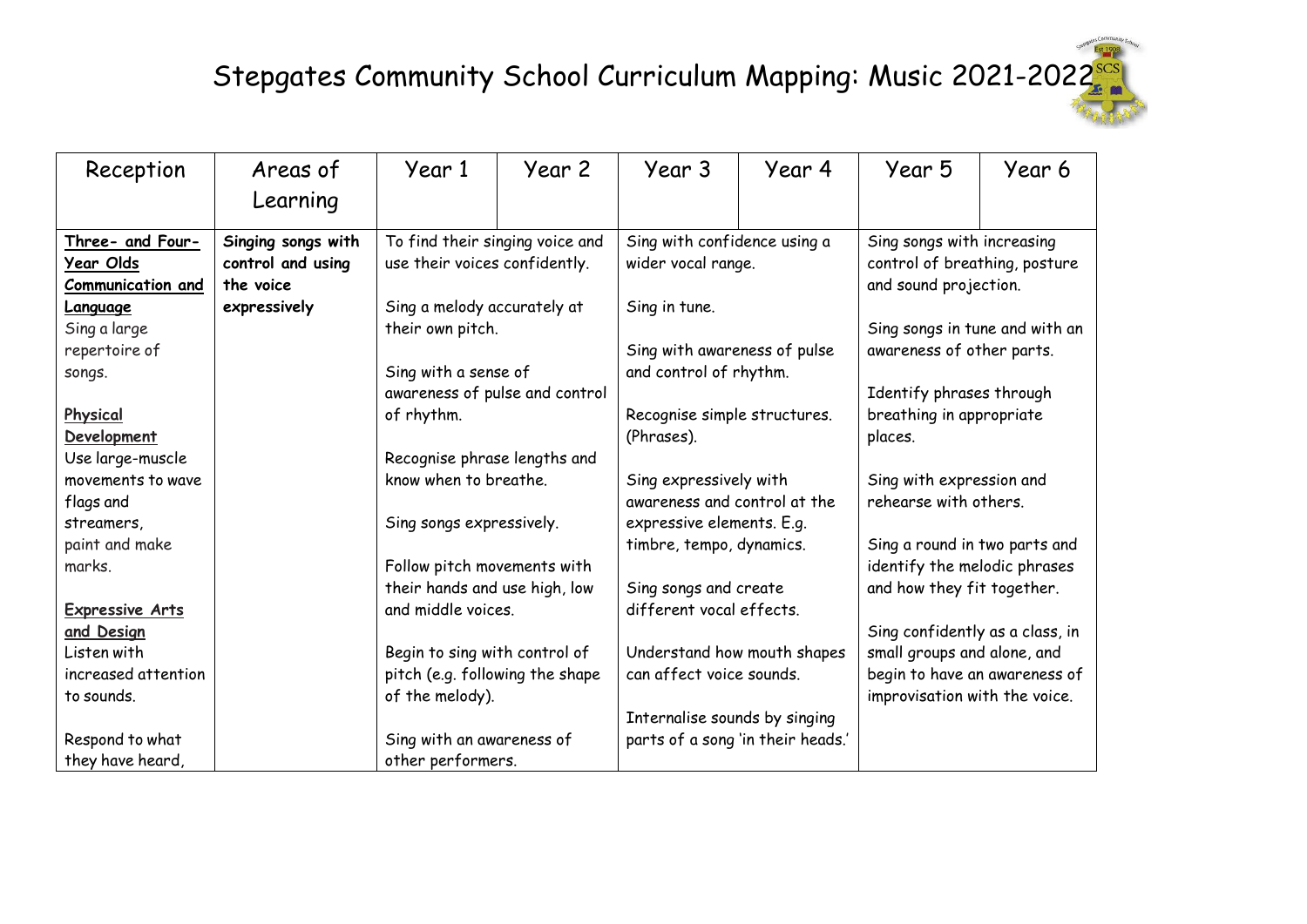| expressing their         | Listening, Memory | Recall and remember short       | Identify melodic phrases and   | Internalise short melodies    |
|--------------------------|-------------------|---------------------------------|--------------------------------|-------------------------------|
| thoughts and             | and Movement      | songs and sequences and         | play them by ear.              | and play these on pitched     |
| feelings.                |                   | patterns of sounds.             |                                | percussion (play by ear).     |
|                          |                   |                                 | Create sequences of            |                               |
| Remember and sing        |                   | Respond physically when         | movements in response to       | Create dances that reflect    |
| entire songs.            |                   | performing, composing and       | sounds.                        | musical features.             |
|                          |                   | appraising music.               | Explore and chose different    |                               |
| Sing the pitch of a      |                   |                                 | movements to describe          | Identify different moods and  |
| tone sung by             |                   | Identify different sound        | animals.                       | textures.                     |
| another person           |                   | sources.                        |                                |                               |
| ('pitch match').         |                   |                                 | Demonstrate the ability to     | Identify how a mood is        |
|                          |                   | Identify well-defined musical   | recognise the use of structure | created by music and lyrics.  |
| Sing the melodic         |                   | features.                       | and expressive elements        |                               |
| shape (moving            |                   |                                 | through dance.                 | Listen to longer pieces of    |
| melody, such as up       |                   |                                 |                                | music and identify features.  |
| and down, down and       |                   |                                 | Identify phrases that could be |                               |
| up) of familiar          |                   |                                 | used as an introduction,       |                               |
| songs.                   |                   |                                 | interlude and ending.          |                               |
|                          | Controlling pulse | Identify the pulse in different | Recognise rhythmic patterns.   | Identify different speeds of  |
| Create their own         | and rhythm        | pieces of music.                |                                | pulse (tempo) by clapping and |
| songs, or improvise      |                   |                                 | Perform a repeated pattern to  | moving.                       |
| a song around one        |                   | Identify the pulse and join in  | a steady pulse.                |                               |
| they know.               |                   | getting faster and slower       |                                | Improvise rhythm patterns.    |
|                          |                   | together.                       | Identify and recall rhythmic   |                               |
| Play instruments         |                   |                                 | and melodic patterns.          | Perform an independent part   |
| with increasing          |                   | Identify long and short sounds  |                                | keeping to a steady beat.     |
| control to express       |                   | in music.                       | Identify repeated patterns     |                               |
| their feelings and       |                   |                                 | used in a variety of music.    | Identify the metre of         |
| ideas.                   |                   | Perform a rhythm to a given     | (Ostinato).                    | different songs through       |
|                          |                   | pulse.                          |                                | recognising the pattern of    |
| Reception                |                   |                                 |                                | strong and weak beats.        |
| <b>Communication and</b> |                   | Begin to internalise and create |                                |                               |
| <b>Language</b>          |                   | rhythmic patterns.              |                                | Subdivide the pulse while     |
|                          |                   |                                 |                                | keeping to a steady beat.     |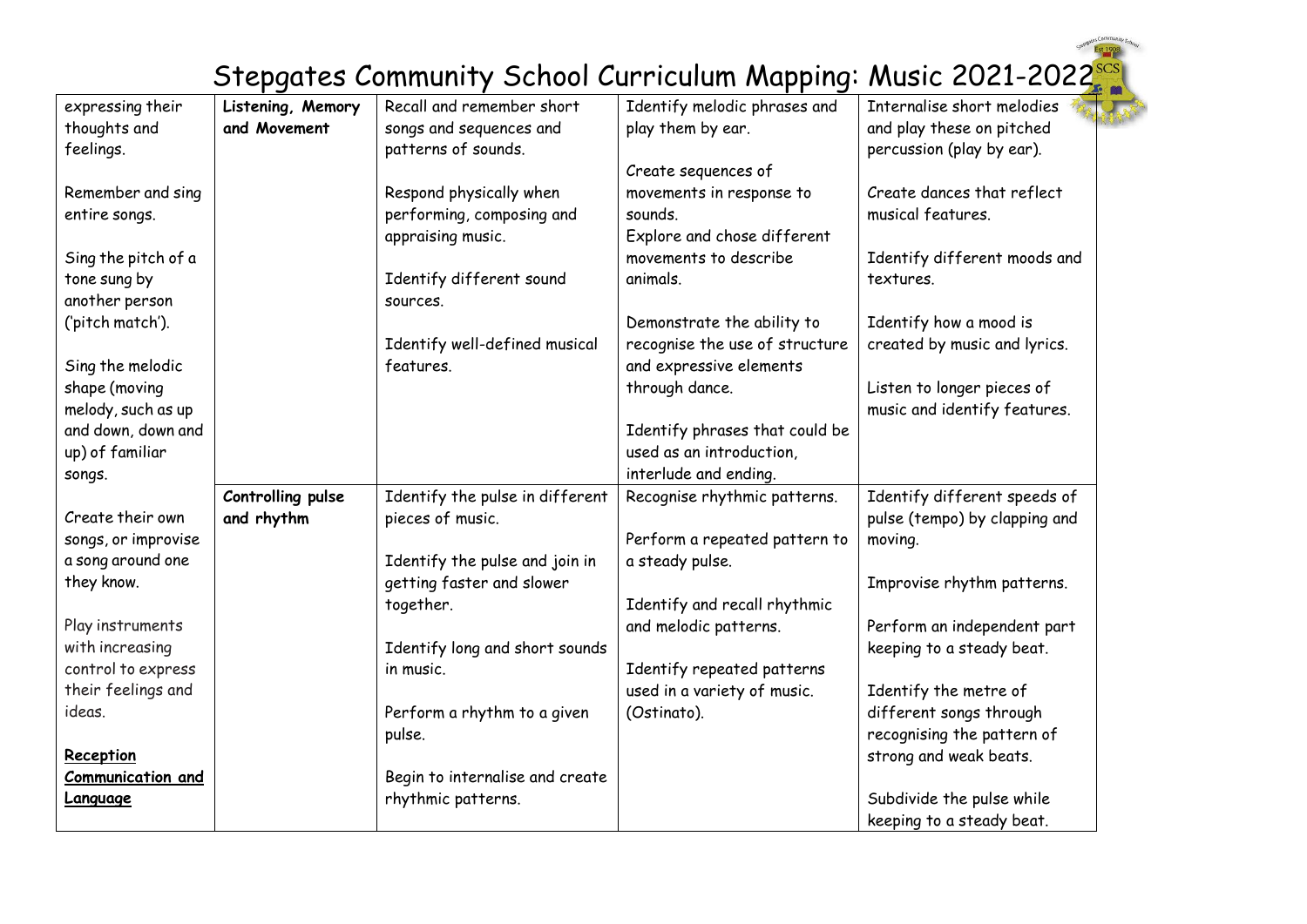| Listen carefully to                 |                             |                                  |                                                    |                                                            |
|-------------------------------------|-----------------------------|----------------------------------|----------------------------------------------------|------------------------------------------------------------|
|                                     |                             | Accompany a chant or song by     |                                                    |                                                            |
| rhymes and songs,                   |                             | clapping or playing the pulse or |                                                    |                                                            |
| paying attention to                 |                             | rhythm.                          |                                                    |                                                            |
| how they sound.                     |                             |                                  |                                                    |                                                            |
| Learn rhymes,                       | Exploring sounds,           | To explore different sound       | Identify ways sounds are used                      | Skills development for this                                |
| poems and songs.                    | melody and<br>accompaniment | sources.                         | to accompany a song.<br>Analyse and comment on how | element are to be found<br>within 'Control of instruments' |
|                                     |                             | Make sounds and recognise        | sounds are used to create                          | and 'Composition'.                                         |
| Physical                            |                             | how they can give a message.     | different moods.                                   |                                                            |
| Development                         |                             |                                  |                                                    |                                                            |
| Combine different                   |                             | Identify and name classroom      | Explore and perform different                      |                                                            |
| movements with                      |                             | instruments.                     | types of accompaniment.                            |                                                            |
| ease and fluency.                   |                             |                                  |                                                    |                                                            |
|                                     |                             | Create and chose sounds in       | Explore and select different                       |                                                            |
| <b>Expressive Arts</b>              |                             | response to a given stimulus.    | melodic patterns.                                  |                                                            |
| and Design                          |                             |                                  |                                                    |                                                            |
| Explore, use and                    |                             | Identify how sounds can be       | Recognise and explore                              |                                                            |
| refine a variety of                 |                             | changed.                         | different combinations of                          |                                                            |
| artistic effects to                 |                             |                                  | pitch sounds.                                      |                                                            |
| express<br>their ideas and          |                             | Change sounds to reflect         |                                                    |                                                            |
|                                     |                             | different stimuli.               |                                                    |                                                            |
| feelings.                           | Control of                  | Play instruments in different    | Identify melodic phrases and                       | Identify and control                                       |
| Return to and build                 | instruments                 | ways and create sound            | play them by ear.                                  | different ways percussion                                  |
| on their previous                   |                             | effects.                         |                                                    | instruments make sounds.                                   |
| learning, refining                  |                             |                                  | Select instruments to                              |                                                            |
| ideas                               |                             | Handle and play instruments      | describe visual images.                            | Play accompaniments with                                   |
| and developing                      |                             | with control.                    |                                                    | control and accuracy.                                      |
|                                     |                             |                                  | Choose instruments on the                          |                                                            |
| their ability to<br>represent them. |                             | Identify different groups of     | basis of internalised sounds.                      | Create different effects                                   |
|                                     |                             | instruments.                     |                                                    | using combinations of pitched                              |
| Create                              |                             |                                  |                                                    | sounds.                                                    |
| collaboratively                     |                             |                                  |                                                    |                                                            |
| sharing ideas,                      |                             |                                  |                                                    | Use ICT to change and                                      |
|                                     |                             |                                  |                                                    | manipulate sounds.                                         |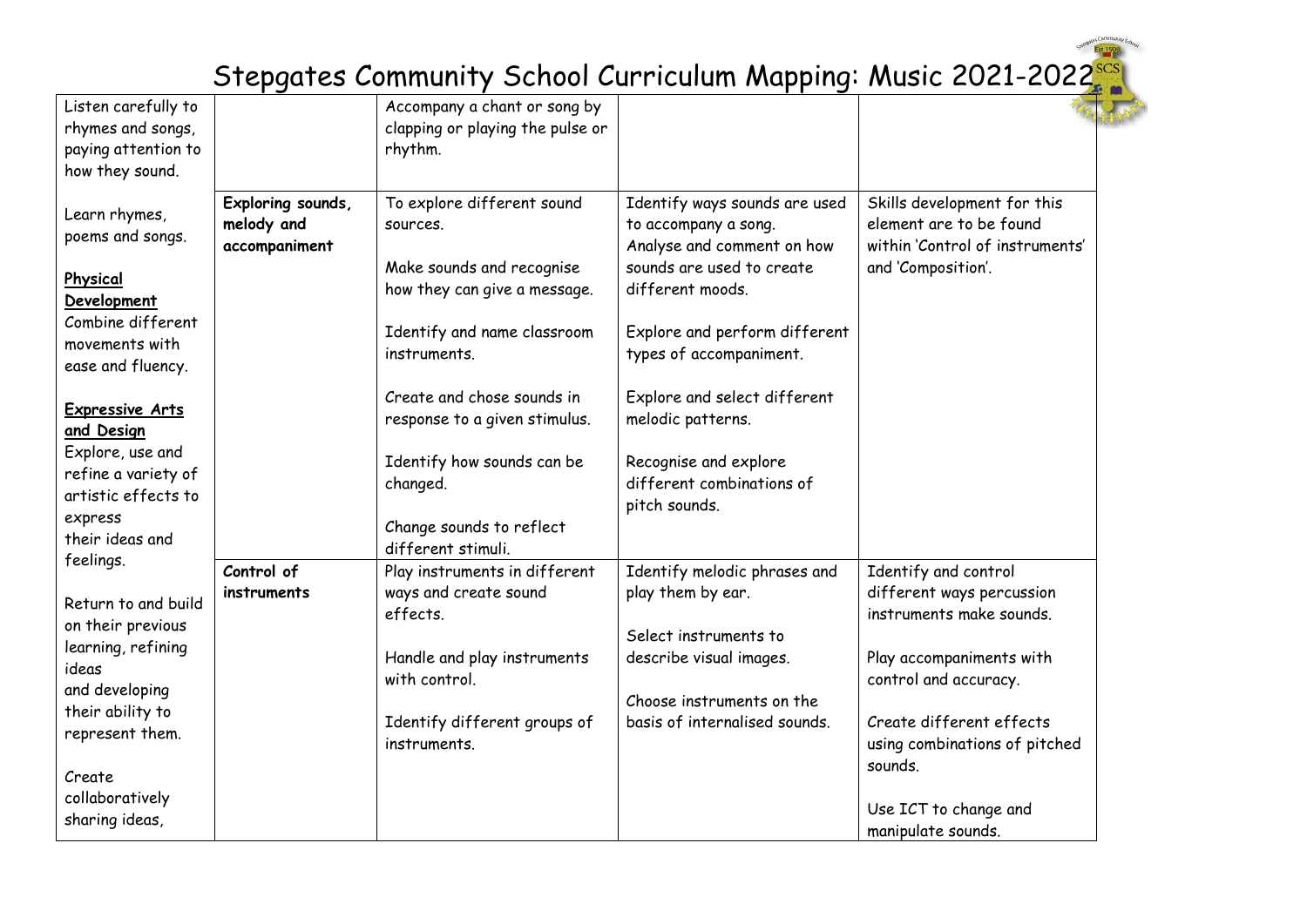| resources and            | Composition        | Contribute to the creation of                         | Create textures by combining | Identify different starting    |
|--------------------------|--------------------|-------------------------------------------------------|------------------------------|--------------------------------|
| skills.                  |                    | a class composition.                                  | sounds in different ways.    | points or composing music.     |
| Listen attentively,      |                    |                                                       |                              |                                |
| move to and talk         |                    | Basic skills developments for                         | Create music that describes  | Explore, select combine and    |
| about music,             |                    | composition in KS1 are to be                          | contrasting moods/emotions.  | exploit a range of different   |
| expressing their         |                    | found within 'Exploring                               |                              | sounds to compose a            |
| feelings and             |                    | sounds'.                                              | Improvise simple tunes based | soundscape.                    |
| responses.               |                    |                                                       | on the pentatonic scale.     |                                |
|                          |                    |                                                       | Compose music in pairs and   | Write lyrics to a known song.  |
| Sing in a group or       |                    |                                                       | make improvements to their   |                                |
| on their own,            |                    |                                                       | own work.                    | Compose a short song to own    |
| increasingly             |                    |                                                       |                              | lyrics based on everyday       |
| matching the pitch       |                    |                                                       | Create an accompaniment to a | phrases.                       |
| and following the        |                    |                                                       | known song.                  |                                |
| melody.                  |                    |                                                       |                              | Compose music individually or  |
|                          |                    |                                                       | Create descriptive music in  | in pairs using a range of      |
| Explore and engage       |                    |                                                       | pairs or small groups.       | stimuli and developing their   |
| in music making and      |                    |                                                       |                              | musical ideas into a completed |
| dance, performing        |                    |                                                       |                              | composition.                   |
| solo or in groups.       | Reading and        | Perform long and short sounds in response to symbols. | Perform using notation as a  |                                |
|                          | writing notation   |                                                       | support.                     |                                |
| <b>ELG</b>               |                    | Create long and short sounds on instruments.          |                              |                                |
| <b>Expressive Arts</b>   |                    |                                                       |                              | Sing songs with staff notation |
| and Design               |                    | Play and sing phrase from dot notation.               |                              | as support.                    |
| <b>Being Imaginative</b> |                    |                                                       |                              |                                |
| and Expressive           |                    | Record their own ideas.                               |                              |                                |
| Sing a range of          |                    |                                                       |                              |                                |
| well-known nursery       |                    | Make their own symbols as part of a class score.      |                              |                                |
| rhymes and songs.        | Performance skills | Perform together and follow                           | Perform in different ways,   | Present performances           |
|                          |                    | instructions that combine the                         | exploring the way the        | effectively with awareness of  |
| Perform songs,           |                    | musical elements.                                     | performers are a musical     | audience, venue and occasion.  |
| rhymes, poems and        |                    |                                                       | resource.                    |                                |
| stories with others,     |                    |                                                       |                              |                                |
| and (when                |                    |                                                       | Perform with awareness of    |                                |
| appropriate) try to      |                    |                                                       | different parts.             |                                |